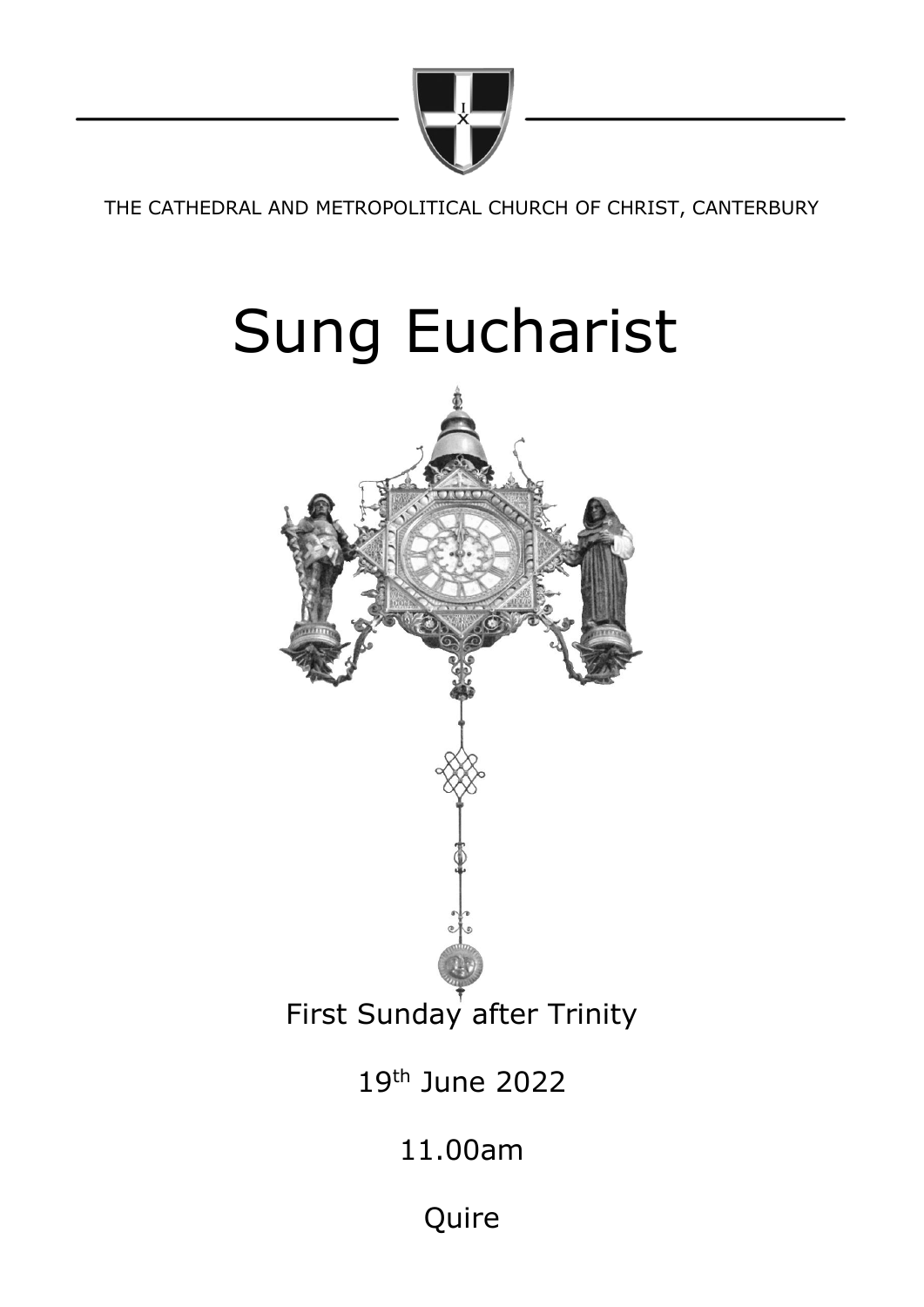#### **Welcome to Canterbury Cathedral for this Service**

The Ordinary is Communion Service in F *– Harold Darke (1888-1976)*

Please ask the priest if you require a gluten-free communion wafer

For your safety

#### **Please respect others and give one another space. Adults and children over 11 are encouraged to wear a mask when inside the Cathedral, unless exempt.**

#### **Livestreaming**

This service will be livestreamed and you may be seen on camera, although we will not deliberately take any close-ups of the congregation. By attending you agree to be seen in this way. If you have any concerns please speak to the Precentor.

Cover Image: Clock in the North East Transept, Canterbury Cathedral

1898, designed by Sir Arthur Blomfield (the architect who designed the Royal College of Music), purchased by the Dean and Chapter from the proceeds of an appeal to commemorate the 1300th anniversary of the coming of St Augustine.



As part of our commitment to the care of the environment in our world, this Order of Service is printed on unbleached 100% recycled paper



 Please ensure that mobile phones are switched off. No form of visual or sound recording, or any form of photography, is permitted during Services. Thank you for your co-operation.



 An induction loop system for the hard of hearing is installed in the Cathedral. Hearing aid users should adjust their aid to T.



**Large print** orders of service are available from the stewards and virgers. Please ask.

Some of this material is copyright: © Archbishops' Council, 2000 © Archbishops' Council, 2006 Hymns and songs reproduced under CCLI number: 1031280

> Produced by the Music & Liturgy Department: precentor@canterbury-cathedral.org 01227 865281

> > www.canterbury-cathedral.org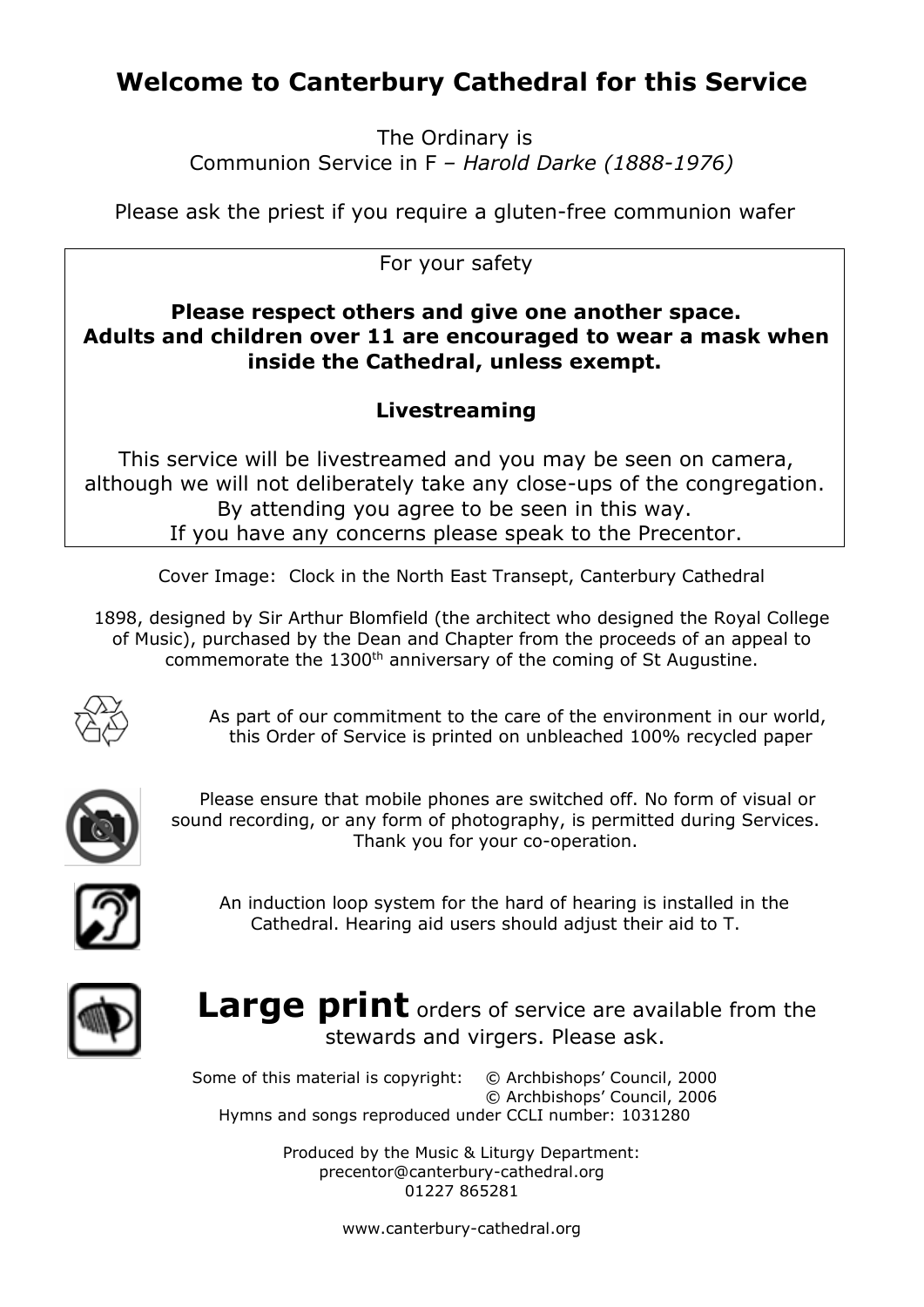# **The Gathering**

*A welcome is offered*

*Stand to sing*



 Dear Lord and Father of mankind, forgive our foolish ways: re-clothe us in our rightful mind, in purer lives thy service find, in deeper reverence, praise.

<sup>2</sup>In simple trust like theirs who heard, beside the Syrian sea, the gracious calling of the Lord, let us, like them, without a word rise up and follow thee.

<sup>3</sup>Drop thy still dews of quietness, till all our strivings cease; take from our souls the strain and stress, and let our ordered lives confess the beauty of thy peace.

<sup>4</sup>Breathe through the heats of our desire thy coolness and thy balm; let sense be dumb, let flesh retire; speak through the earthquake, wind, and fire, O still, small voice of calm.

*Words*: John Greenleaf Whittier (1807-92) *Tune:* REPTON AM 621i

#### *The President says*

In the name of the Father, and of the Son, and of the Holy Spirit. **Amen.**

Grace, mercy and peace from God our Father and the Lord Jesus Christ be with you **and also with you.**

**Almighty God, to whom all hearts are open, all desires known, and from whom no secrets are hidden: cleanse the thoughts of our hearts by the inspiration of your Holy Spirit, that we may perfectly love you, and worthily magnify your holy name; through Christ our Lord. Amen.**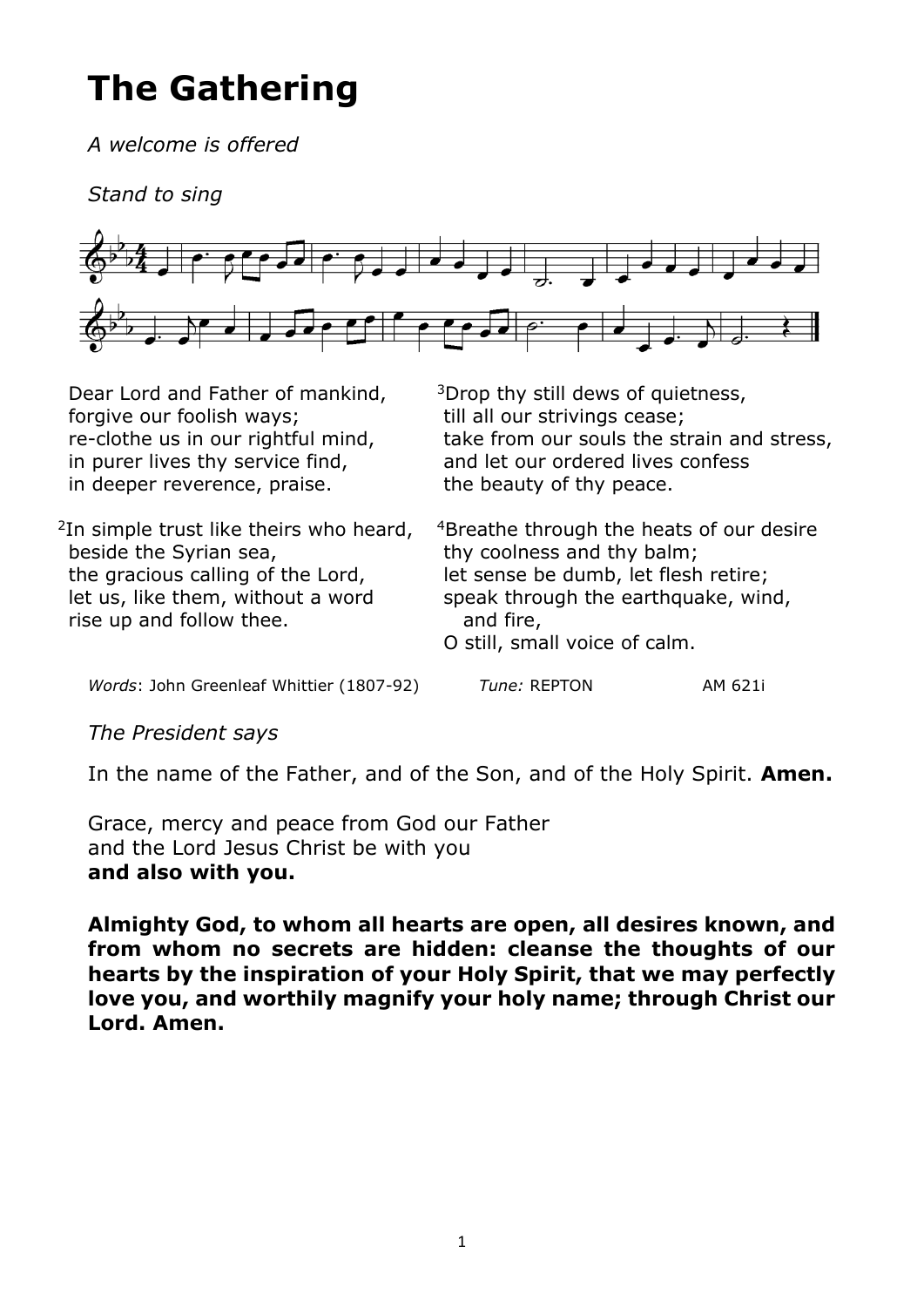*The President introduces* 

#### **Prayers of Penitence**

God so loved the world that he gave his only Son Jesus Christ to save us from our sins, to be our advocate in heaven, and to bring us to eternal life.

Let us confess our sins in penitence and faith, firmly resolved to keep God's commandments and to live in love and peace with all.

#### *Remain standing to say*

**Almighty God, our heavenly Father, we have sinned against you and against our neighbour in thought and word and deed, through negligence, through weakness, through our own deliberate fault. We are truly sorry and repent of all our sins. For the sake of your Son Jesus Christ, who died for us, forgive us all that is past and grant that we may serve you in newness of life to the glory of your name. Amen.**

#### *The President says*

Almighty God, who forgives all who truly repent, have mercy upon you, pardon and deliver you from all your sins, confirm and strengthen you in all goodness and keep you in life eternal, through Jesus Christ our Lord. **Amen.**

*Remain standing as the choir sings*

#### **Gloria in Excelsis**

Glory be to God on high, and in earth peace, good will towards men. We praise thee, we bless thee, we worship thee, we glorify thee, we give thanks to thee for thy great glory, O Lord God, heavenly King, God the Father Almighty.

O Lord, the only-begotten Son, Jesu Christ; O Lord God, Lamb of God, Son of the Father, that takest away the sins of the world, have mercy upon us. Thou that takest away the sins of the world, have mercy upon us. Thou that takest away the sins of the world, receive our prayer. Thou that sittest at the right hand of God the Father, have mercy upon us. For thou only art holy; thou only art the Lord; thou only, O Christ, with the Holy Ghost, art most high in the glory of God the Father. Amen.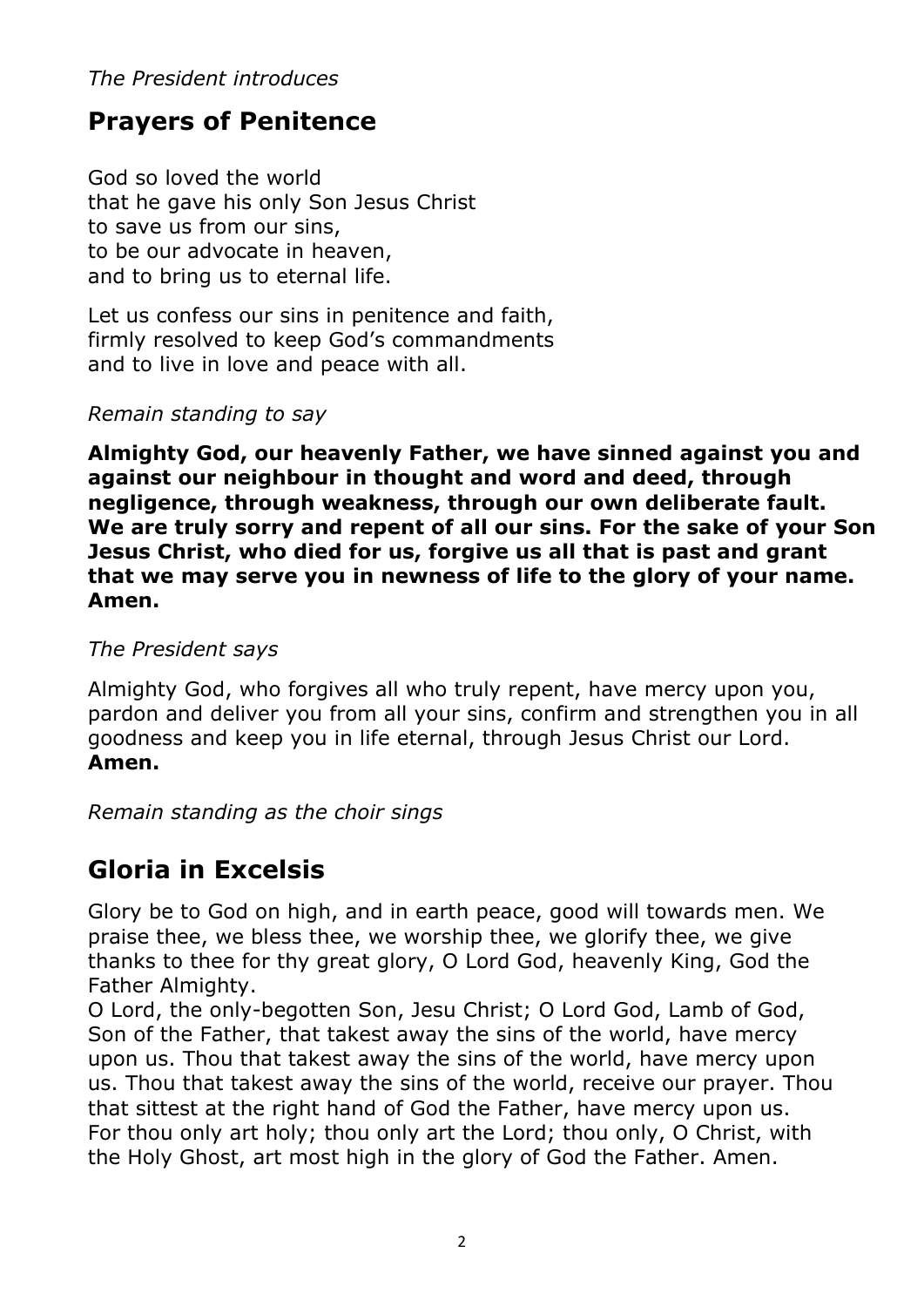### **The Collect**

Let us pray.

O God, the strength of all those who put their trust in you, mercifully accept our prayers and, because through the weakness of our mortal nature we can do no good thing without you, grant us the help of your grace, that in the keeping of your commandments we may please you both in will and deed; through Jesus Christ your Son our Lord, who is alive and reigns with you, in the unity of the Holy Spirit, one God, now and for ever.

#### **Amen.**

*Sit*

# **The Liturgy of the Word**

**The Epistle** *Galatians 3.23-end* 

Before faith came, we were imprisoned and guarded under the law until faith would be revealed. Therefore the law was our disciplinarian until Christ came, so that we might be justified by faith. But now that faith has come, we are no longer subject to a disciplinarian, for in Christ Jesus you are all children of God through faith. As many of you as were baptized into Christ have clothed yourselves with Christ. There is no longer Jew or Greek, there is no longer slave or free, there is no longer male and female; for all of you are one in Christ Jesus. And if you belong to Christ, then you are Abraham's offspring, heirs according to the promise.

This is the word of the Lord. **Thanks be to God.**

*Remain seated as the choir sings Psalm 22.19-28*

But be not thou far from me, O Lord : thou art my succour, haste thee to help me.

Deliver my soul from the sword : my darling from the power of the dog.

Save me from the lion's mouth : thou hast heard me also from among the horns of the unicorns.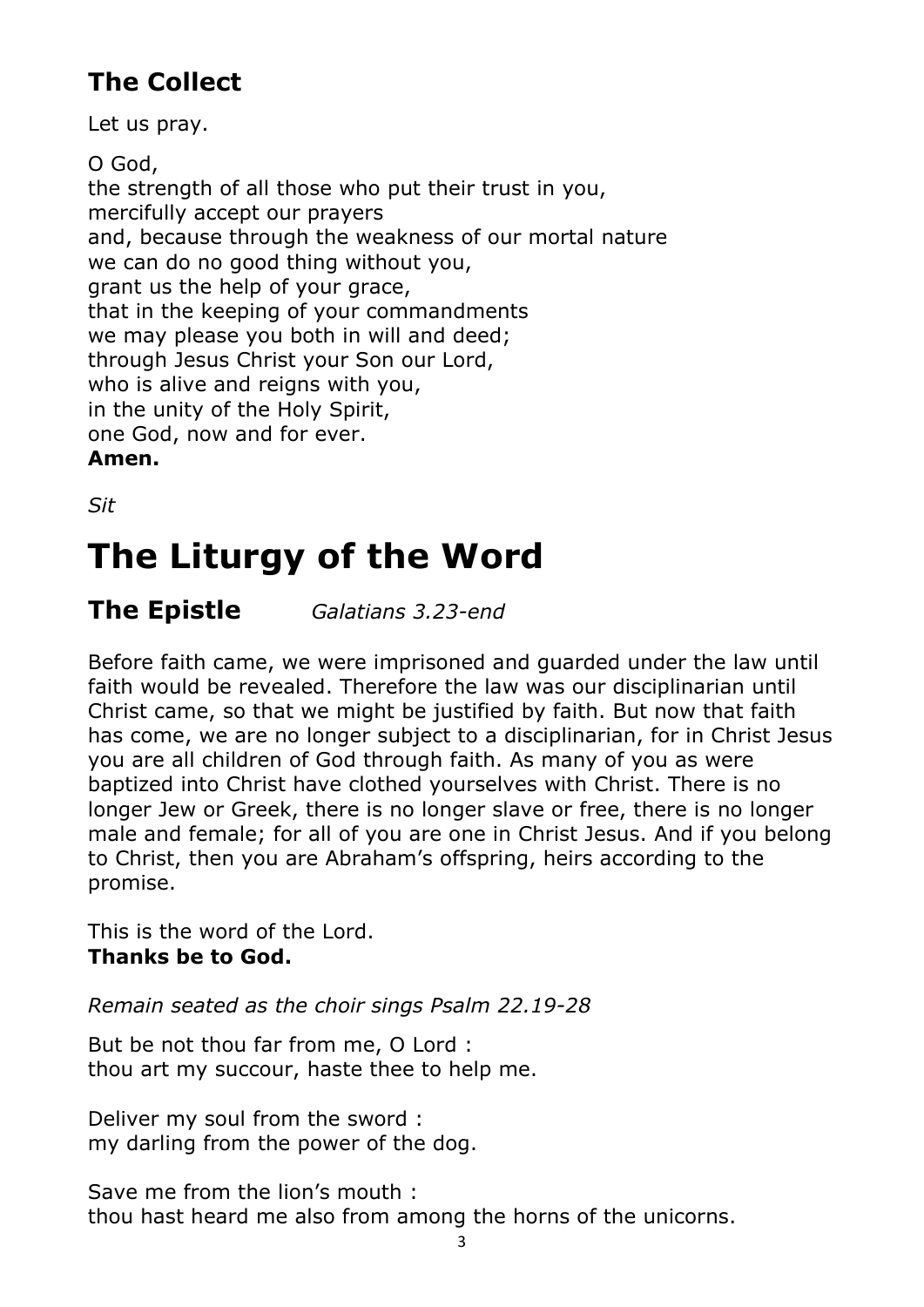I will declare thy Name unto my brethren : in the midst of the congregation will I praise thee.

O praise the Lord, ye that fear him : magnify him, all ye of the seed of Jacob, and fear him, all ye seed of Israel;

For he hath not despised, nor abhorred, the low estate of the poor : he hath not hid his face from him, but when he called unto him he heard him.

My praise is of thee in the great congregation : my vows will I perform in the sight of them that fear him.

The poor shall eat and be satisfied : they that seek after the Lord shall praise him; your heart shall live for ever.

All the ends of the world shall remember themselves, and be turned unto the Lord : and all the kindreds of the nations shall worship before him.

For the kingdom is the Lord's : and he is the Governor among the people.

*Stand as the cantor sings the Alleluia and we respond*



Speak, Lord, for your servant is listening. You have the words of eternal life. **Alleluia.**

#### **The Gospel** *Luke 8.26-39*

Hear the Gospel of our Lord Jesus Christ according to Luke. **Glory to you, O Lord.**

Jesus and his disciples arrived at the country of the Gerasenes, which is opposite Galilee. As he stepped out on land, a man of the city who had demons met him. For a long time he had worn no clothes, and he did not live in a house but in the tombs. When he saw Jesus, he fell down before him and shouted at the top of his voice, 'What have you to do with me,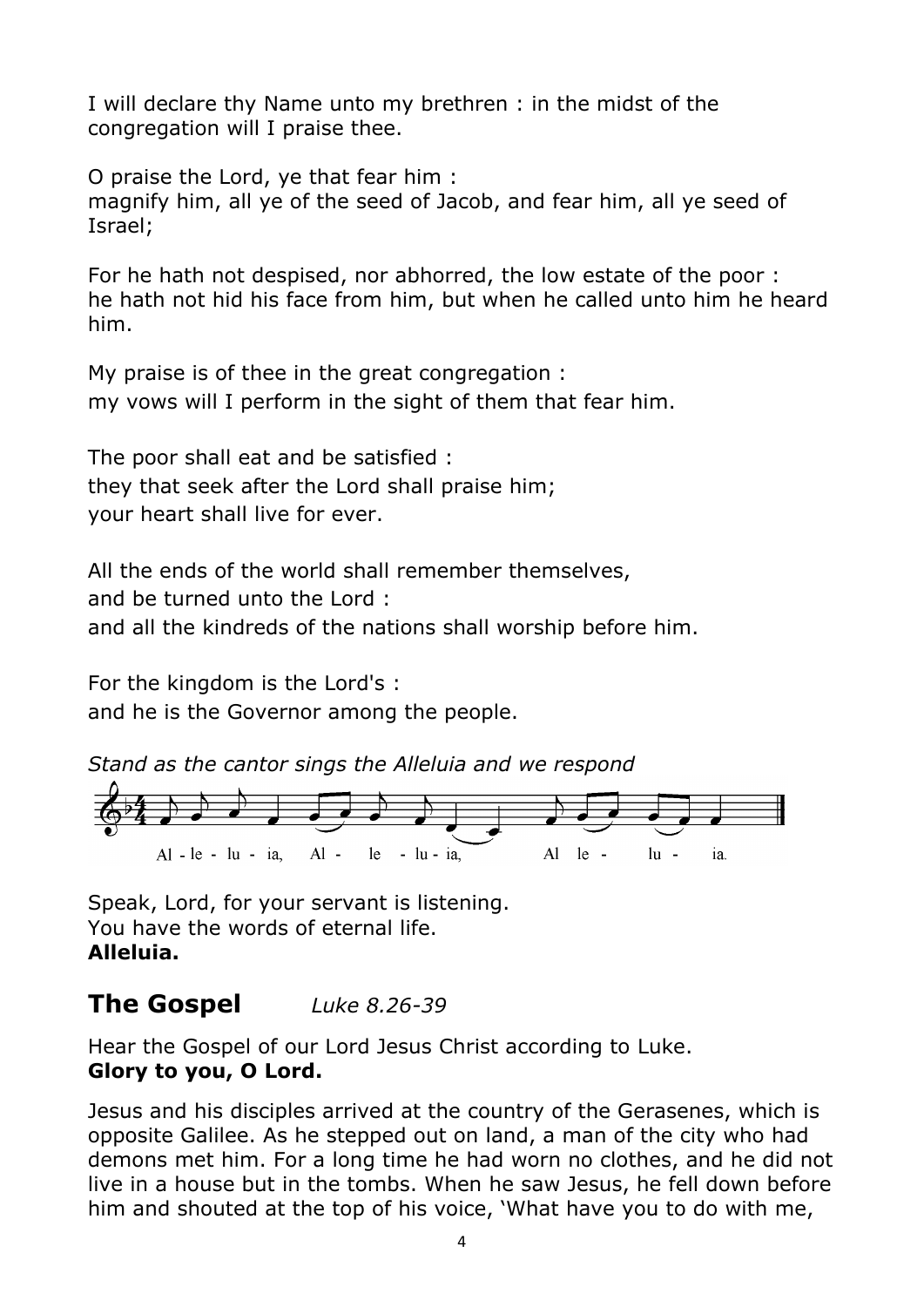Jesus, Son of the Most High God? I beg you, do not torment me'— for Jesus had commanded the unclean spirit to come out of the man. (For many times it had seized him; he was kept under guard and bound with chains and shackles, but he would break the bonds and be driven by the demon into the wilds.) Jesus then asked him, 'What is your name?' He said, 'Legion'; for many demons had entered him. They begged him not to order them to go back into the abyss.

Now there on the hillside a large herd of swine was feeding; and the demons begged Jesus to let them enter these. So he gave them permission. Then the demons came out of the man and entered the swine, and the herd rushed down the steep bank into the lake and was drowned.

When the swineherds saw what had happened, they ran off and told it in the city and in the country. Then people came out to see what had happened, and when they came to Jesus, they found the man from whom the demons had gone sitting at the feet of Jesus, clothed and in his right mind. And they were afraid. Those who had seen it told them how the one who had been possessed by demons had been healed. Then all the people of the surrounding country of the Gerasenes asked Jesus to leave them; for they were seized with great fear. So he got into the boat and returned. The man from whom the demons had gone begged that he might be with him; but Jesus sent him away, saying, 'Return to your home, and declare how much God has done for you.' So he went away, proclaiming throughout the city how much Jesus had done for him.

This is the Gospel of the Lord. **Praise to you, O Christ.**

*The organist plays a Gospel fanfare*

*Once the Sermon has been introduced please sit*

**Sermon** The Reverend A P Dodd, Vice Dean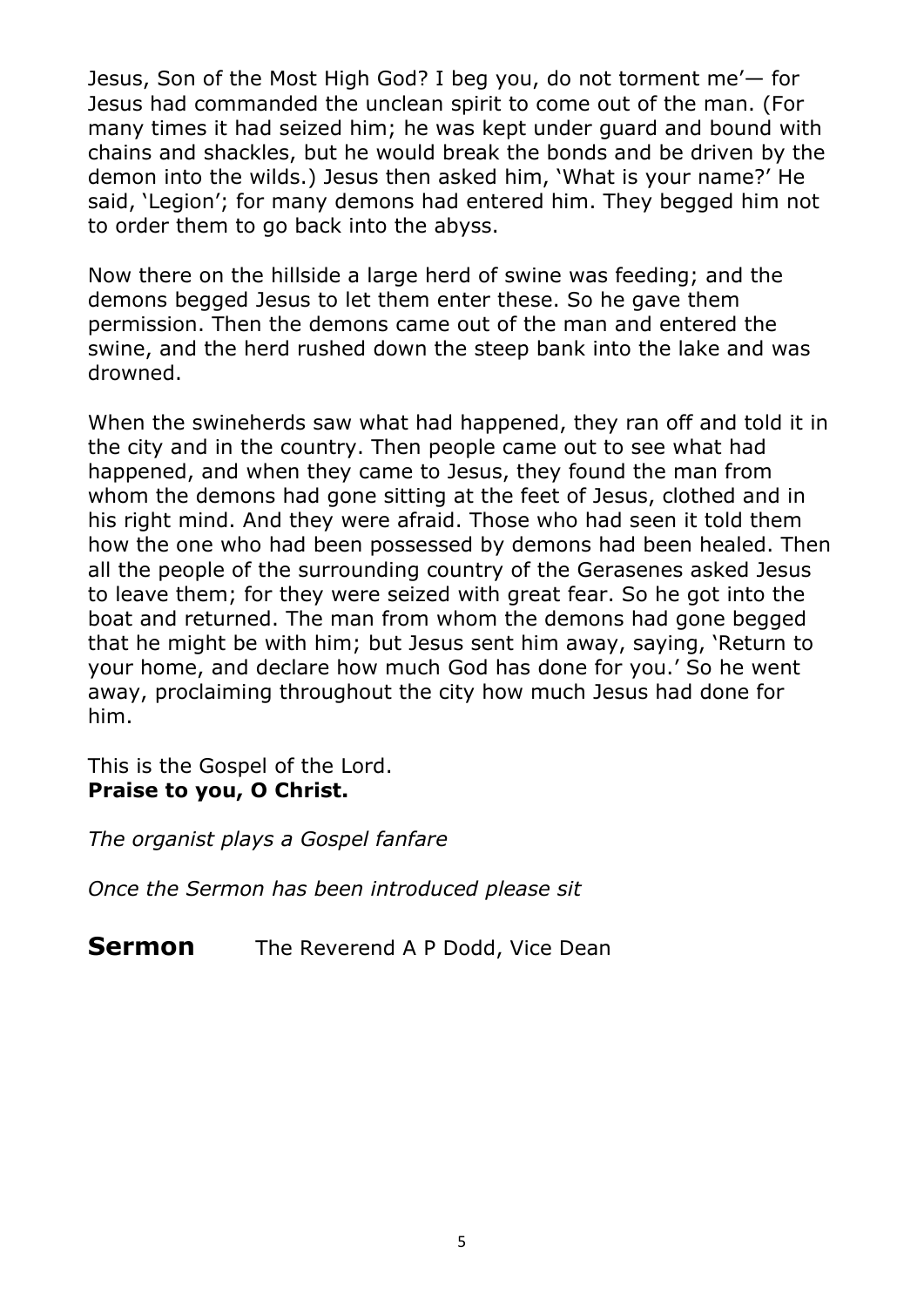#### **The Nicene Creed**

**We believe in one God, the Father, the Almighty, maker of heaven and earth, of all that is, seen and unseen. We believe in one Lord, Jesus Christ, the only Son of God, eternally begotten of the Father, God from God, Light from Light, true God from true God, begotten, not made, of one Being with the Father; through him all things were made. For us and for our salvation he came down from heaven, was incarnate from the Holy Spirit and the Virgin Mary and was made man. For our sake he was crucified under Pontius Pilate; he suffered death and was buried. On the third day he rose again in accordance with the Scriptures; he ascended into heaven and is seated at the right hand of the Father. He will come again in glory to judge the living and the dead, and his kingdom will have no end. We believe in the Holy Spirit,**

**the Lord, the giver of life, who proceeds from the Father and the Son, who with the Father and the Son is worshipped and glorified, who has spoken through the prophets.**

**We believe in one holy catholic and apostolic Church. We acknowledge one baptism for the forgiveness of sins. We look for the resurrection of the dead, and the life of the world to come. Amen.**

*Please sit when the President says 'Let us pray'*

#### **Prayers of Intercession**

*One of these responses is used*

| hear our prayer.    | Lord, graciously hear us. |
|---------------------|---------------------------|
| Lord, in your mercy | Lord, hear us.            |

*And at the end*

Merciful Father, **accept these prayers for the sake of your Son, our Saviour Jesus Christ. Amen.**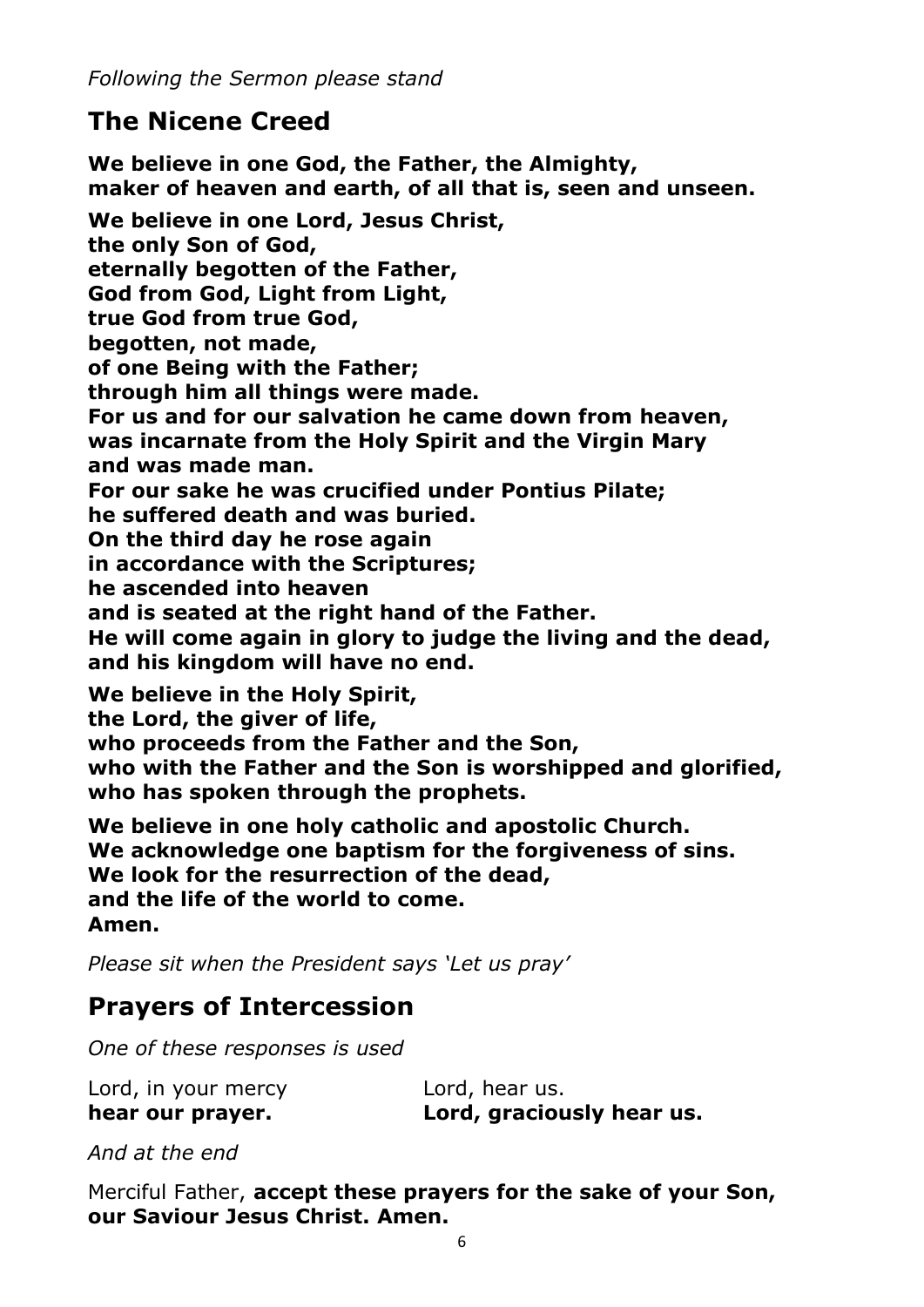#### *The choir sings*

#### **The Motet**

O salutaris Hostia Quae coeli pandis ostium. Bella premunt hostilia; Da robur, fer auxilium.

Uni trinoque Domino Sit sempiterna gloria: Qui vitam sine. Nobis donet in patria.

*Words:* St Thomas Aquinas (1225-74) *Music:* Edward Elgar (1857-1934)

*O saving Victim, opening wide The gates of heaven to all below, Our foes press on from every side; Thine aid supply, thy strength bestow.*

*All praise and thanks to thee ascend Forevermore, blest One in Three O grant us life that shall not end In our true native land with thee.*

# **The Liturgy of the Sacrament**

#### **The Peace**

*Stand*

*The President says*

Christ is our peace. He has reconciled us to God in one body by the cross. We meet in his name and share his peace.

The peace of the Lord be always with you. **And also with you.**

Let us offer one another a sign of peace.

*Members of the congregation greet one another. Please be respectful of others' safety and their desire to keep distance.*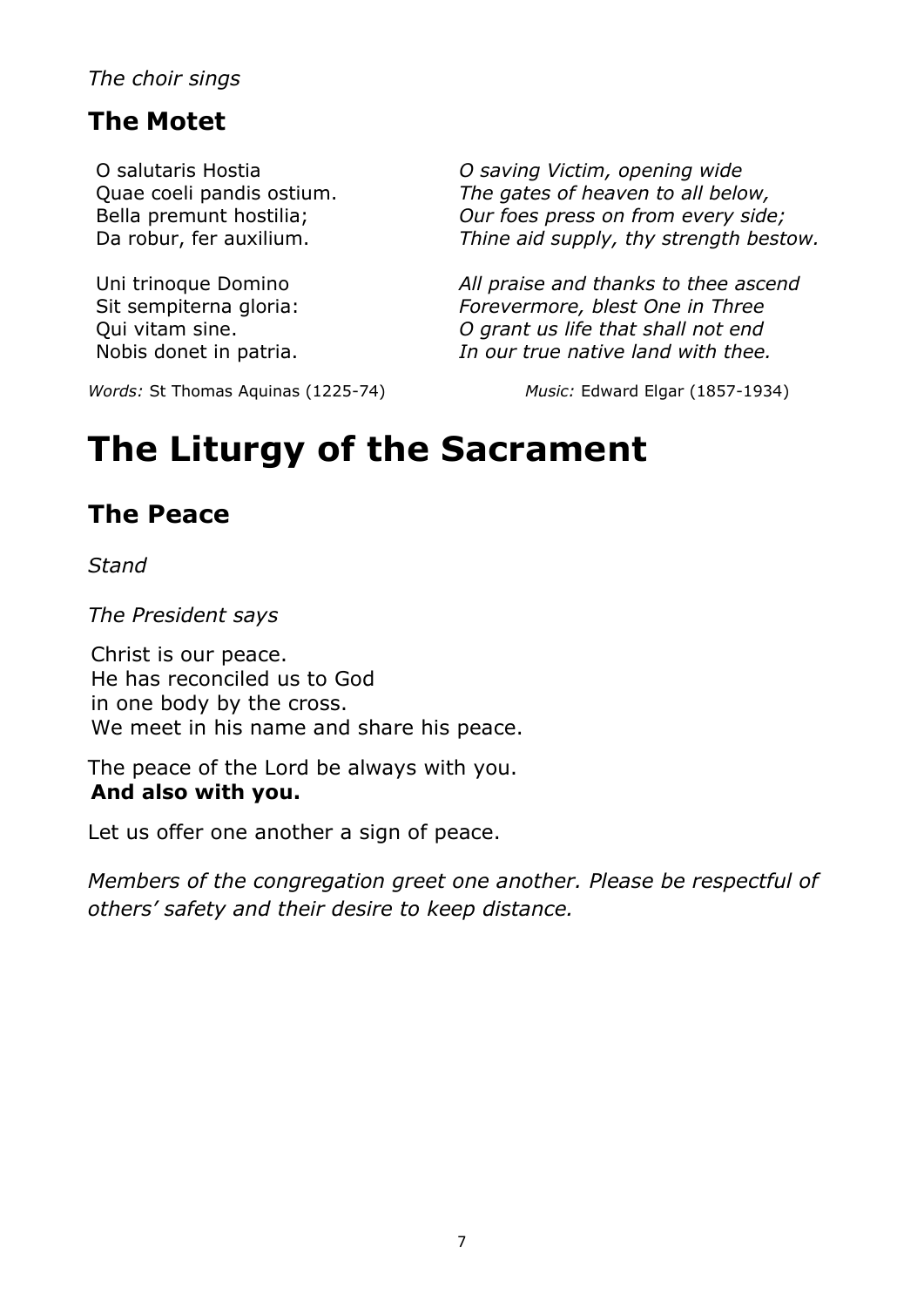**The Offertory Hymn** *during which the table is prepared and the gifts of the people are gathered and presented.*



 Alleluia, sing to Jesus! his the sceptre, his the throne; alleluia, his the triumph, his the victory alone: hark the songs of peaceful Sion thunder like a mighty flood; Jesus out of every nation, hath redeemed us by his blood.

<sup>2</sup>Alleluia, not as orphans are we left in sorrow now; alleluia, he is near us, faith believes, nor questions how: though the cloud from sight received him when the forty days were o'er, shall our hearts forget his promise, 'I am with you evermore'?

<sup>3</sup>Alleluia, bread of angels, thou on earth our food, our stay; alleluia, here the sinful flee to thee from day to day: Intercessor, Friend of sinners, earth's Redeemer, plead for me, where the songs of all the sinless sweep across the crystal sea.

<sup>4</sup>Alleluia, King eternal, thee the Lord of lords we own; alleluia, born of Mary, earth thy footstool, heaven thy throne: thou within the veil hast entered, robed in flesh, our great High Priest; thou on earth both Priest and Victim in the eucharistic feast.

 *Words:* W Chatterton Dix (1837-98) *Tune:* HYFRYDOL AM 422

*The President takes the bread and wine and praises God for his gifts*

Wise and gracious God, you spread a table before us; nourish your people with the word of life and the bread of heaven, Jesus Christ our Lord. **Amen.**

#### **The Eucharistic Prayer**

The Lord be with you **and also with you.**

Lift up your hearts. **We lift them to the Lord.**

Let us give thanks to the Lord our God. **It is right to give thanks and praise.**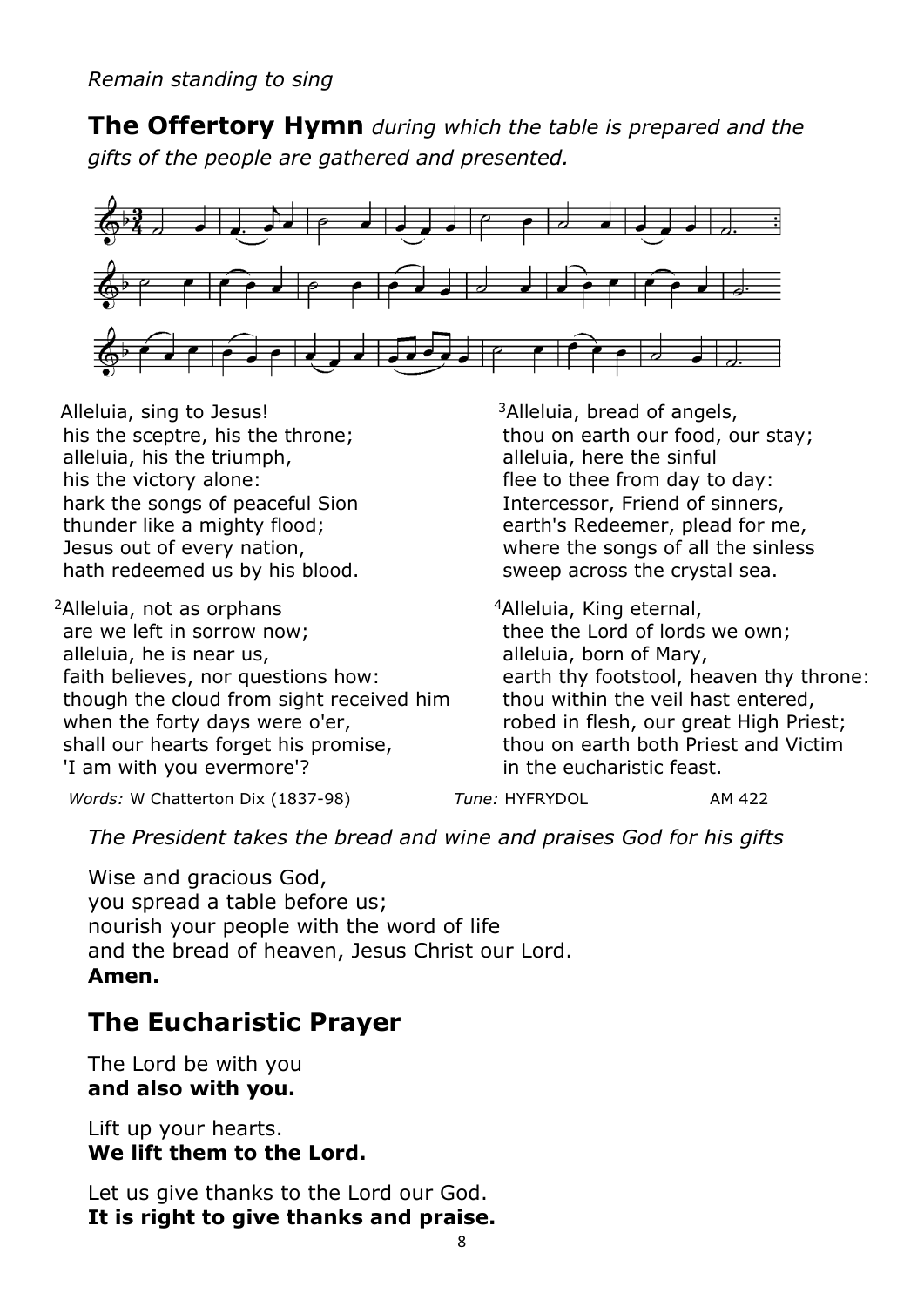#### *The President praises God for his mighty acts*

Father, we give you thanks and praise through your beloved Son Jesus Christ, your living Word, through whom you have created all things; who was sent by you in your great goodness to be our Saviour.

By the power of the Holy Spirit he took flesh; as your Son, born of the blessed Virgin, he lived on earth and went about among us; he opened wide his arms for us on the cross; he put an end to death by dying for us; and revealed the resurrection by rising to new life; so he fulfilled your will and won for you a holy people.

Therefore with angels and archangels, and with all the company of heaven, we proclaim your great and glorious name, for ever praising you and singing:

#### *The choir sings*

Holy, holy, holy, Lord God of hosts, heaven and earth are full of thy glory: Glory be to thee, O Lord most High.

#### *The President recalls the Last Supper*

Lord, you are holy indeed, the source of all holiness; grant that by the power of your Holy Spirit, and according to your holy will, these gifts of bread and wine may be to us the body and blood of our Lord Jesus Christ;

who, in the same night that he was betrayed, took bread and gave you thanks; he broke it and gave it to his disciples, saying: Take, eat; this is my body which is given for you; do this in remembrance of me.

In the same way, after supper he took the cup and gave you thanks; he gave it to them, saying: Drink this, all of you; this is my blood of the new covenant, which is shed for you and for many for the forgiveness of sins. Do this, as often as you drink it, in remembrance of me.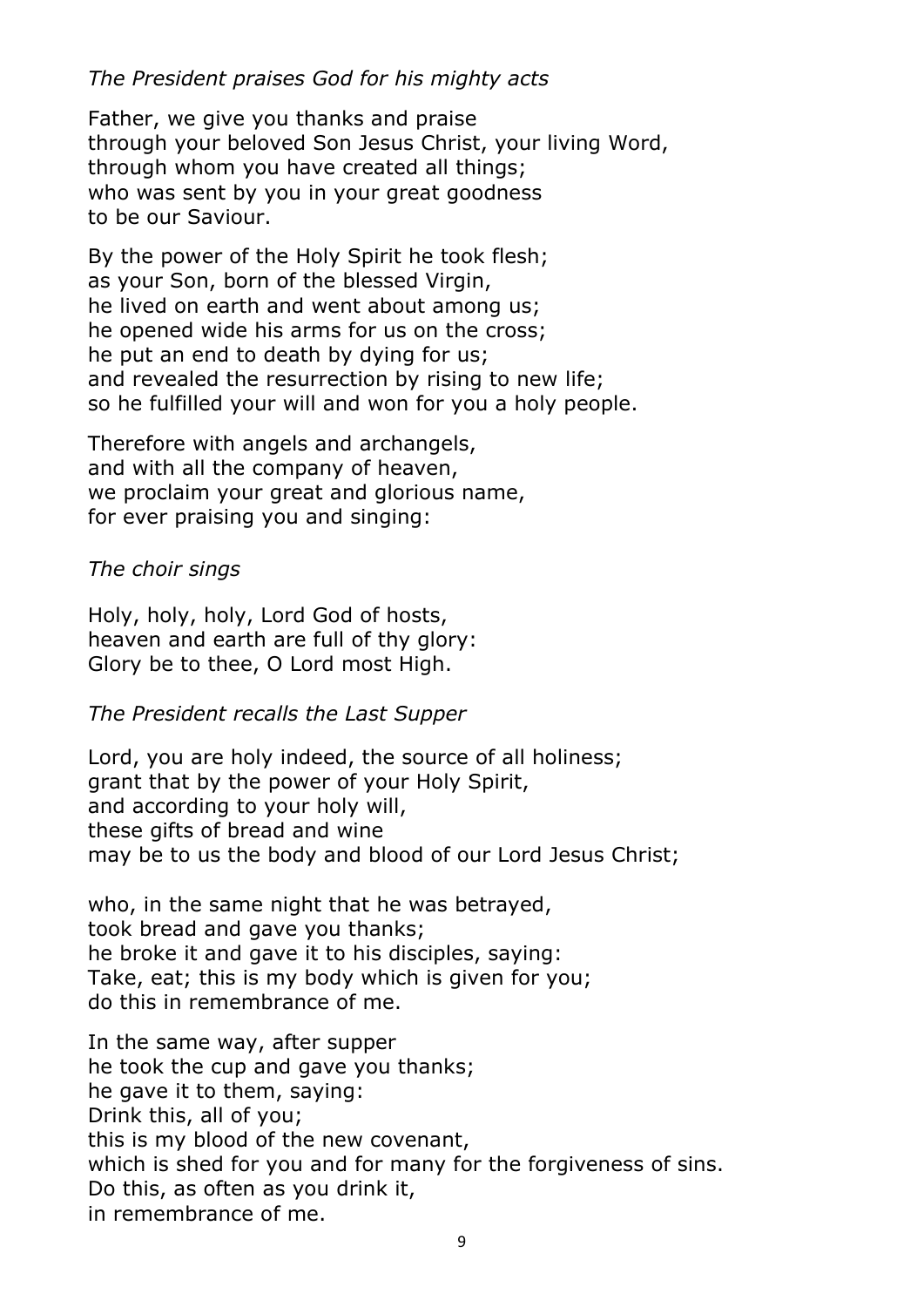#### Great is the mystery of faith: **Christ has died: Christ is risen: Christ will come again.**

And so, Father, calling to mind his death on the cross, his perfect sacrifice made once for the sins of the whole world; rejoicing in his mighty resurrection and glorious ascension, and looking for his coming in glory, we celebrate this memorial of our redemption.

As we offer you this our sacrifice of praise and thanksgiving, we bring before you this bread and this cup and we thank you for counting us worthy to stand in your presence and serve you.

Send the Holy Spirit on your people and gather into one in your kingdom all who share this one bread and one cup, so that we, in the company of all the saints, may praise and glorify you for ever, through Jesus Christ our Lord;

by whom, and with whom, and in whom, in the unity of the Holy Spirit, all honour and glory be yours, almighty Father, for ever and ever. **Amen.**

## **The Lord's Prayer**

#### *The President says*

As we join our prayers with the Church Universal, so we say, each in our own language, the prayer that Jesus taught us.

| Our Father, who art in heaven,                                      | Notre Père       |
|---------------------------------------------------------------------|------------------|
| hallowed be thy name;                                               |                  |
| thy kingdom come;                                                   | Vater Unser      |
| thy will be done;                                                   |                  |
| on earth as it is in heaven.                                        | Onze Vader       |
| Give us this day our daily bread.<br>And forgive us our trespasses, | Padre Nuestro    |
| as we forgive those who trespass against us                         | Ojcze Nasz       |
| And lead us not into temptation;<br>but deliver us from evil.       |                  |
| For thine is the kingdom,                                           | Baba Yetu        |
| the power and the glory,                                            | E to matou Matua |
| for ever and ever.                                                  |                  |
| Amen.                                                               | Ein Tad          |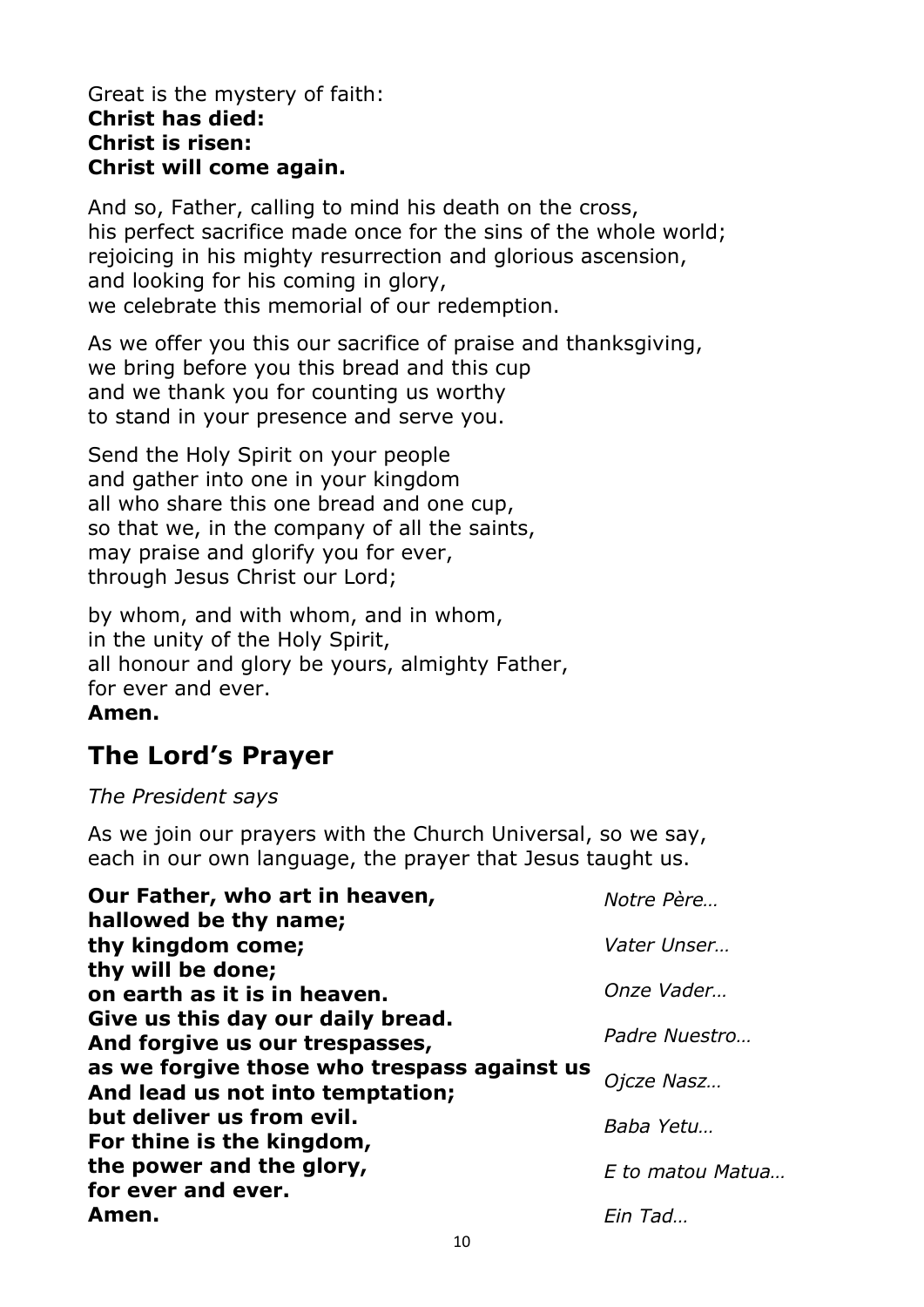*Remain standing for* 

#### **Breaking of the Bread**

*The President breaks the consecrated bread, saying*

We break this bread to share in the body of Christ. **Though we are many, we are one body, because we all share in one bread.**

*The President says*

Jesus is the Lamb of God who takes away the sin of the world. Blessed are those who are called to his supper. **Lord, I am not worthy to receive you, but only say the word, and I shall be healed.**

*Sit as the President and other ministers begin*

#### **The Distribution of Communion**

*Please come up to receive Communion as directed by stewards*

*Please ask the priest if you would prefer a blessing or a gluten-free host.*

*At this time of infectious disease, Communion is distributed in one kind only. The Church of England, together with the whole Catholic Church, teaches that, in receiving in one kind, the entirety of the Sacrament of our Lord's Body and Blood is received.* 

*We keep a prayerful silence together during Communion as we prepare to receive the sacrament and to pray afterwards.*

*During Communion, the choir sings the* Agnus Dei

O Lamb of God, that takest away the sins of the world, have mercy upon us. O Lamb of God, that takest away the sins of the world, grant us thy peace.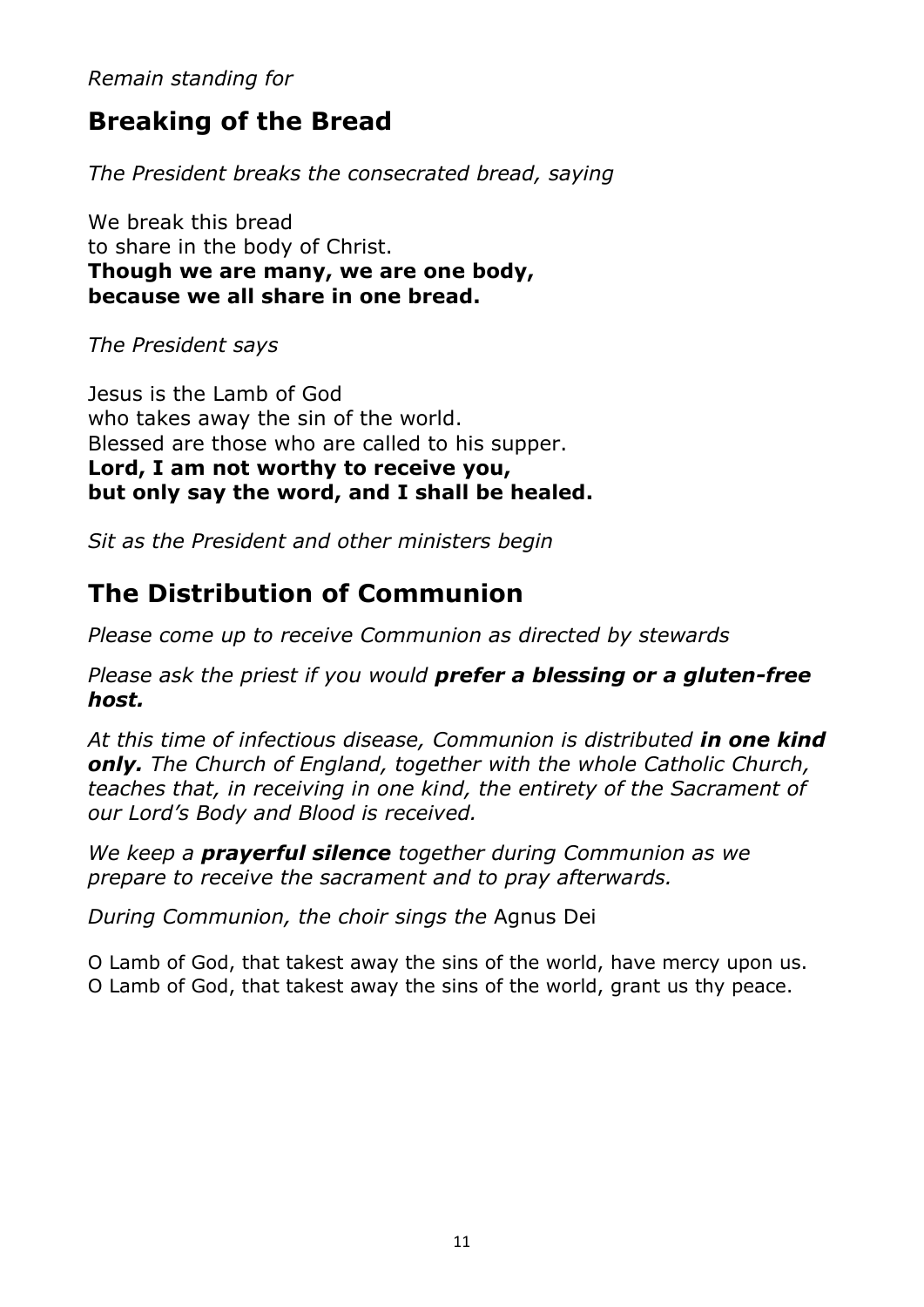#### **Prayer after Communion**

*Silence is kept*

*Stand as the President says* 

Let us pray.

Eternal Father, we thank you for nourishing us with these heavenly gifts: may our communion strengthen us in faith, build us up in hope, and make us grow in love: for the sake of Jesus Christ our Lord. **Amen.**

*All then say*

**Almighty God, we thank you for feeding us with the body and blood of your Son Jesus Christ. Through him we offer you our souls and bodies to be a living sacrifice. Send us out in the power of your Spirit to live and work to your praise and glory. Amen.**

# **The Dismissal**



Just as I am, without one plea but that thy blood was shed for me, and that thou bidst me come to thee, *O Lamb of God, I come*.

 $2$ Just as I am, though tossed about with many a conflict, many a doubt, fightings and fears within, without, *O Lamb of God, I come*.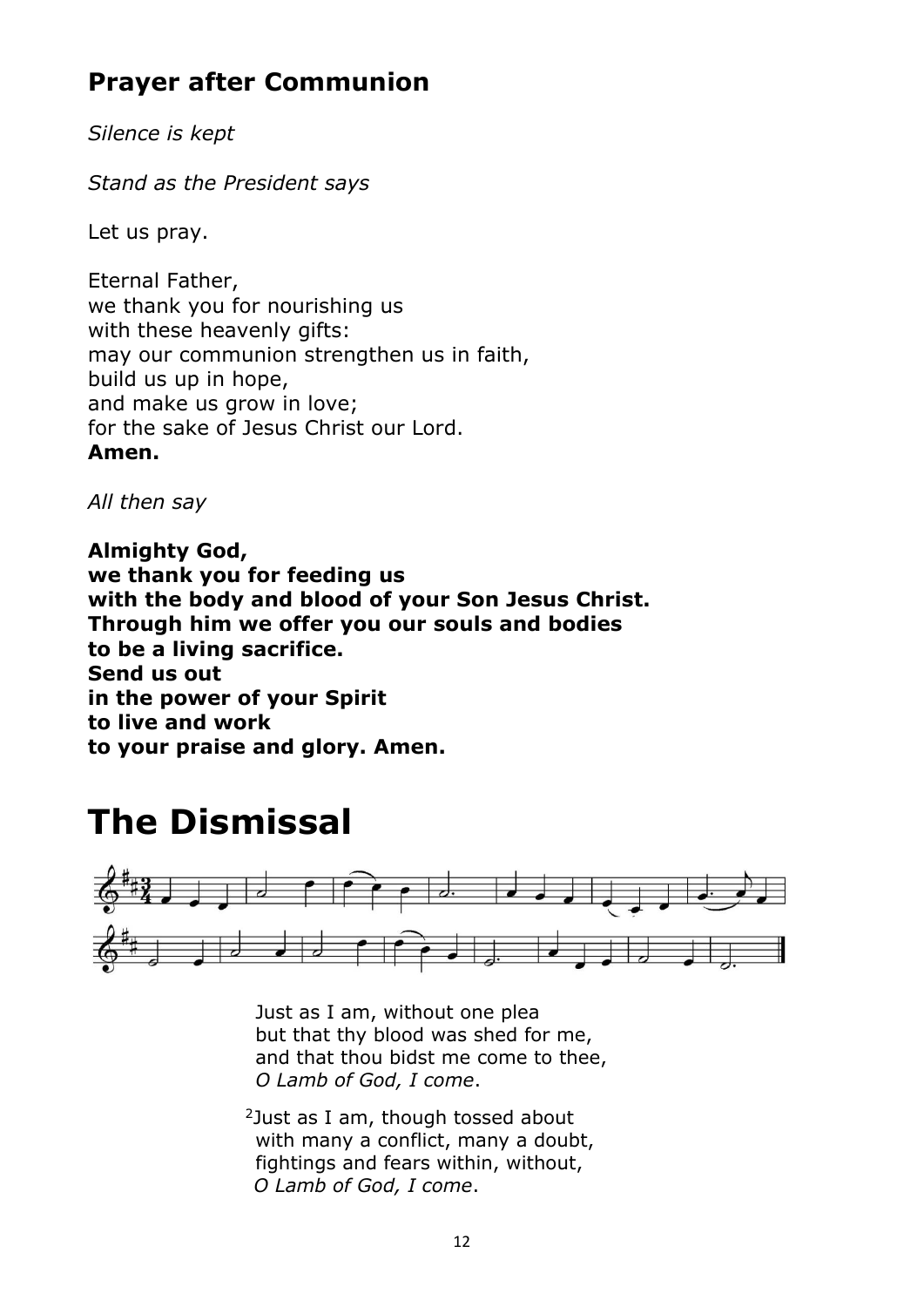$3$ Just as I am, poor, wretched, blind; sight, riches, healing of the mind, yea, all I need, in thee to find, *O Lamb of God, I come*.

<sup>4</sup>Just as I am, thou wilt receive, wilt welcome, pardon, cleanse, relieve: because thy promise I believe, *O Lamb of God, I come*.

 $5$ Just as I am, thy love unknown has broken every barrier down; now to be thine, yea, thine alone, *O Lamb of God, I come*.

 $6$ Just as I am, of that free love the breadth, length, depth, and height to prove**,** here for a season, then above,  *O Lamb of God, I come*.

| Words: Charlotte Elliott (1789-1871) | Tune: SAFFRON WALDEN | AM 451 |
|--------------------------------------|----------------------|--------|
|--------------------------------------|----------------------|--------|

*The President says*

The peace of God, which passes all understanding, keep your hearts and minds in the knowledge and love of God, and of his Son Jesus Christ our Lord; and the blessing of God almighty, the Father, the Son, and the Holy Spirit, be among you and remain with you always. **Amen.**

Go in the peace of Christ. **Thanks be to God.**

*All remain standing as the choir and clergy depart* 

**Organ Voluntary** Sortie in E flat – *Alfred Lefébure-Wély (1817-69)*